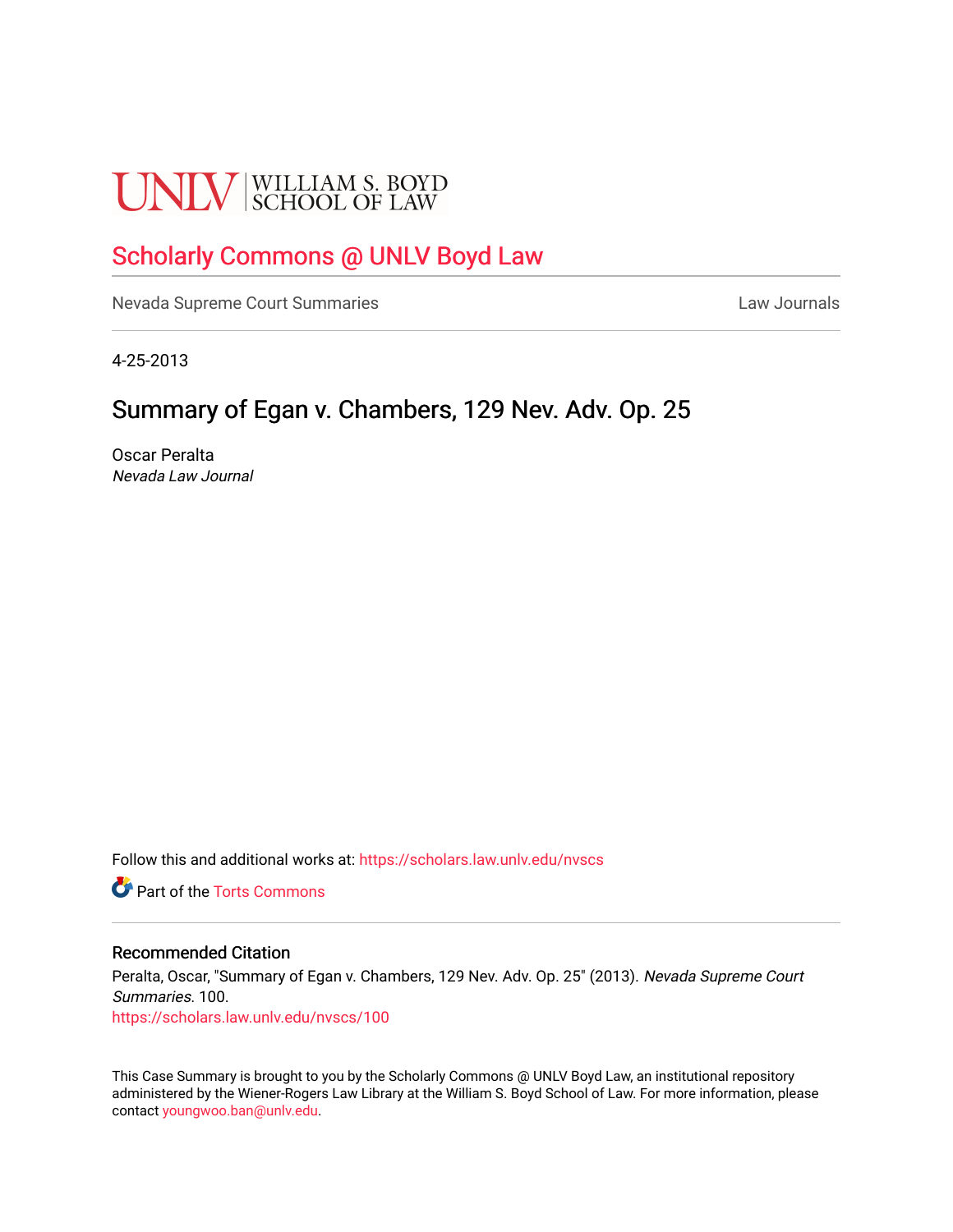*Egan v. Chambers*, 129 Nev. Adv. Op. 25 (Apr. 25, 2013)<sup>1</sup>

#### PROFESSIONAL NEGLIGENCE

#### **Summary**

The Court reexamined whether NRS 41A.071's affidavit-of-merit requirement applies to claims for professional negligence, which it had answered only a few years ago in *Fierle v. Perez*. 2

#### **Disposition/Outcome**

The plain and unambiguous language of NRS 41A.071 indicates that professional negligence actions are not subject to its affidavit-of-merit requirement, which applies only to medical or dental malpractice actions.

#### **Factual and Procedural History**

In 2007, respondent Gary Chambers, a doctor of podiatric medicine who was employed by respondent Southwest Medical Associates (SMA), Inc., performed several surgical procedures on appellant Tammy Egan's left foot. After complaints by Egan and several followup visits, Chambers discovered gangrene in Egan's foot and referred her to another podiatrist, who performed three other surgeries, including the amputation of her left great toe and part of her left foot. Following the procedures, the podiatrist concluded that she would be permanently disabled and unable to return to her job as a waitress.

In July 2008, Egan filed a district court complaint for professional negligence against Chambers and SMA. Because podiatrists are not considered "physicians" under NRS Chapter 41A for medical malpractice claim purposes, Egan filed the complaint without a supporting NRS 41A.071 affidavit of merit. While Egan's case was pending before the district court, this court issued its decision in *Fierle* concluding that an affidavit of merit is required under NRS 41A.071 for both medical malpractice and professional negligence complaints, including when such claims are asserted against a professional medical corporation. Relying on *Fierle,* Chambers and SMA moved to dismiss Egan's complaint in February 2010. The district court granted the motion and dismissed Egan's complaint without prejudice in July 2010. At that point, Egan was unable to file a new complaint because the statute of limitations for her claims had expired.

#### **Discussion**

Justice Cherry wrote the unanimous opinion of the Court sitting en banc.

When a statute is clear on its face, the Court will not look beyond the statute's plain language.<sup>3</sup> NRS 41A.071 provides that the district court shall dismiss, without prejudice, actions

<sup>&</sup>lt;sup>1</sup> By Oscar Peralta.

 $^{2}$  125 Nev. 728, 219 P.3d 906 (2009).

<sup>&</sup>lt;sup>3</sup> Wheble v. Eighth Judicial Dist. Court, 128 Nev.  $\,$ , 272 P.3d 134, 136 (2012).